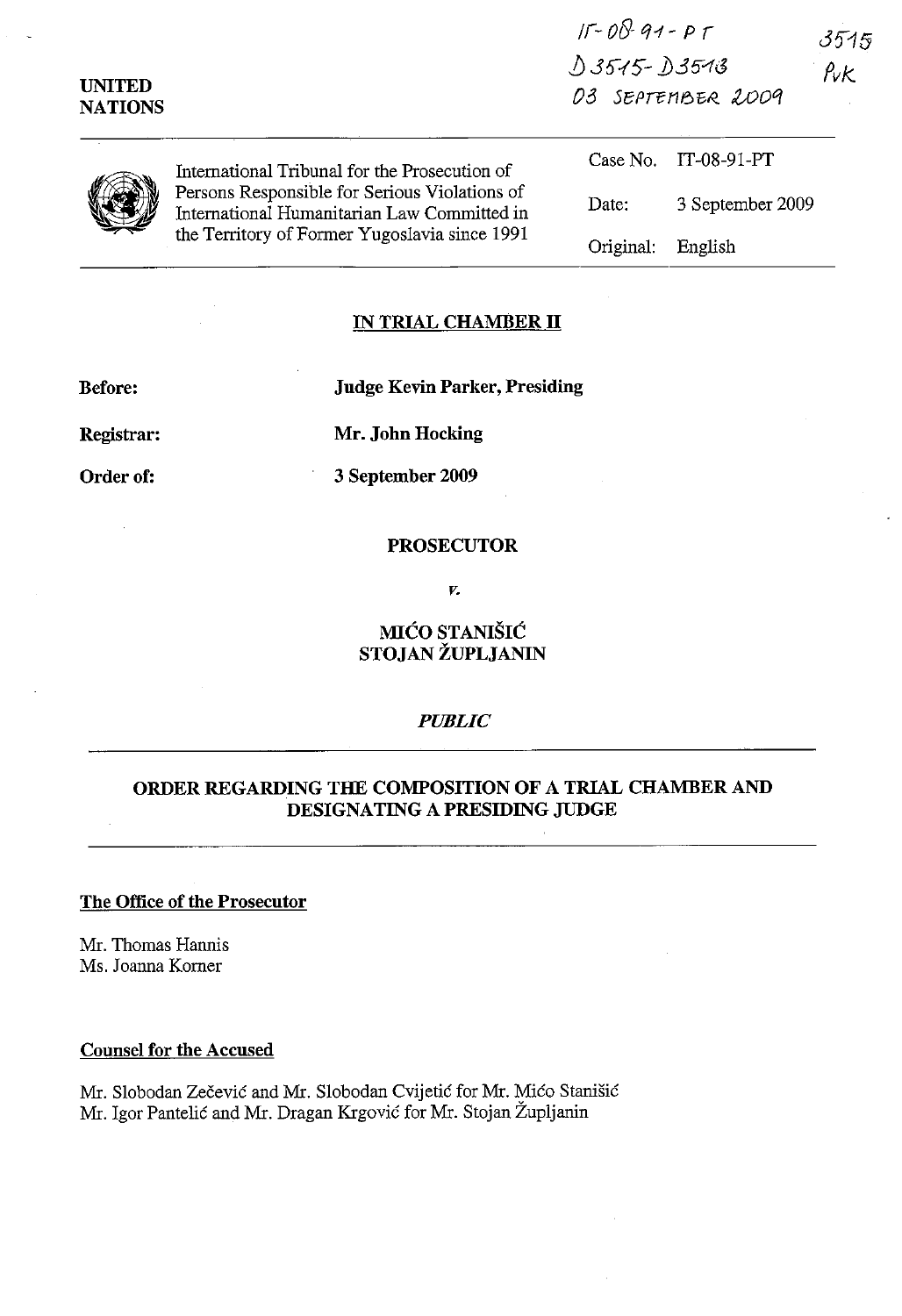**I, KEVIN PARKER,** Presiding Judge of Trial Chamber II of the International Tribunal for the Prosecution of Persons Responsible for Serious Violations of International Humanitarian Law Committed in the Territory of the former Yugoslavia since 1991 ("International Tribunal"),

**NOTING** the "Order on Composition of Trial Chambers", issued by the President of the International Tribunal on 2 September 2009 ("Order on Composition"), in which he, *inter alia,*  assigned Judge Burton Hall to Trial Chamber II and reassigned Judge Christoph Fliigge to Trial Chamber  $II$ ;<sup>1</sup>

**NOTING** the "Order Reassigning a Case to Trial Chamber and Assigning Judges", issued by the President of the International Tribunal on 2 September 2009 ("Order on Reassignment and Assignment"), in which he, *inter alia,* 

- (i) reassigned, effective immediately, Case No. IT-08-91-PT, *Prosecutor* v. *Mico Stanisic and Stojan Župljanin,* to Trial Chamber  $II<sub>i</sub><sup>2</sup>$
- (ii) assigned, effective immediately, Judge Guy Delvoie to Trial Chamber II for the purposes of Case No. IT-08-91-PT, *Prosecutor* v. *Mico Stanisic and Stojan Zupljanin;3*  and
- (iii) assigned, effective immediately, Judge Frederik Harhoff to Trial Chamber II for the trial of Case No. IT-08-91-PT, *Prosecutor* v. *Mico Stanisic and Stojan Zupljanin;4*

**CONSIDERING** the trial management and case distribution needs of the Trial Chamber;

**PURSUANT TO** Article 14(7) of the Statute of the Tribunal,

**HEREBY DESIGNATE** Judge Burton Hall as Presiding Judge in the case of *Prosecutor* v. *Mico Stanisic and Stojan Zupljanin* and **ORDER** that the bench in the case of *Prosecutor* v. *Mico Stanisic and Stojan Zupljanin* shall be composed of:

Judge Burton Hall (Presiding)

Judge Guy Delvoie

Judge Frederik Harhoff.

<sup>1</sup> Order on Composition, p. 2.

<sup>2</sup> Order on Assigmnent and Reassigmnent, p. 2.